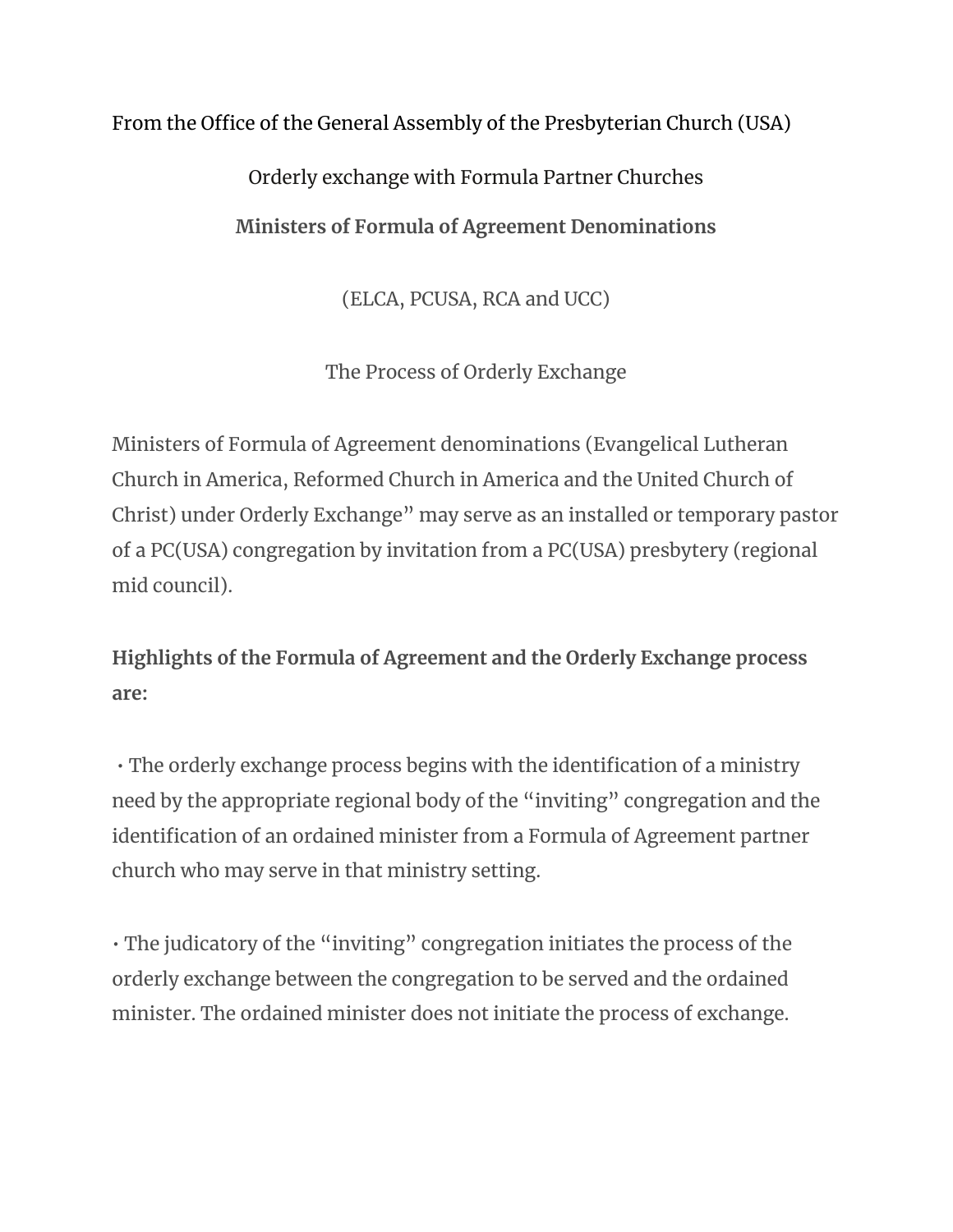• The "inviting" congregation should consult with the appropriate regional body of the ordained minister to determine the suitability of the potential service and to receive the concurrence of the "sending" body – presbytery, classis, conference and association or synod. The ordained minister remains accountable to the sending church for continuation of ministerial status.

• A ministry in a congregation of another church is not intended for a "first call" candidate. Experience in and knowledge of one's own tradition is seen as necessary before serving in a different tradition.

• This agreement applies only to persons who are ordained ministers of Word and Sacrament and does not apply to persons who are locally trained and authorized ministers – commissioned pastors (RCA), commissioned ruling elders (PCUSA), licensed ministers (UCC), synodically authorized ministers (ELCA).

• Ministers serving in an orderly exchange should be temporary under this agreement. Should an ordained minister of one church intend to serve permanently in another church then the process of the transfer of ministerial status should be followed.

• Should a disciplinary process be necessary, the ordained minister remains under the jurisdiction of the sending body, but the inviting body may be asked to participate as necessary.

• Pension and medical coverage is through the denominations of membership.